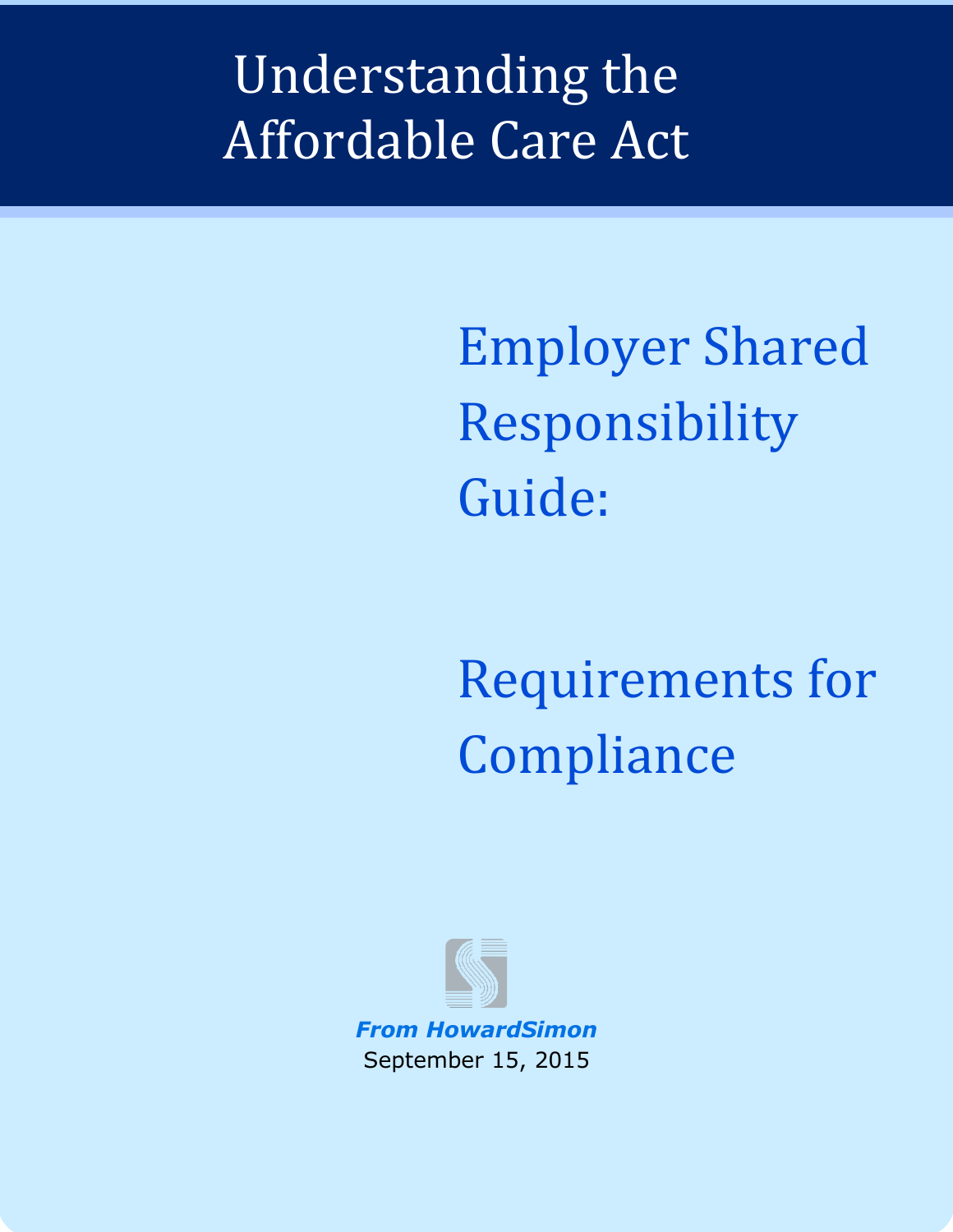# 2015: ACA in Effect

#### **How is Your Business Affected?**

Beginning in 2015, employers that had 50 or more full-time and *full-time equivalent employees* (FTEs) in 2014 are subject to the Employer Shared Responsibility provisions of the Affordable Care Act (newly added Section 4980H of the Internal Revenue Code). Employers meeting the 50-employee threshold are referred to as *applicable large employers*, or ALEs.

Employers with fewer than 50 employees (part-time and full-time) in 2014 are not required to provide employees with health coverage. For businesses with less than 25 employees who elect to provide health coverage, a tax incentive may be available. More information can be found at https://www.healthcare.gov/smallbusinesses/provide-shop-coverage/small-business-tax-credits/

#### **What is Required of Applicable Large Employers or ALEs?**

ALEs must offer affordable health insurance with the minimum level of coverage to full-time employees and their dependents (children under age 26). If an ALE fails to offer coverage, they may be subject to Employer Shared Responsibility payments; at least one employee must receive a premium tax credit. To ensure that employers meet health coverage requirements, two new filing requirements begin in 2015.

#### **New Tax Forms**

- **1094-C**: Transmittal of Employer-Provided Health Insurance Offer and Coverage Information Returns
- **1095-C**: Employer-Provided Health Insurance Offer and Coverage



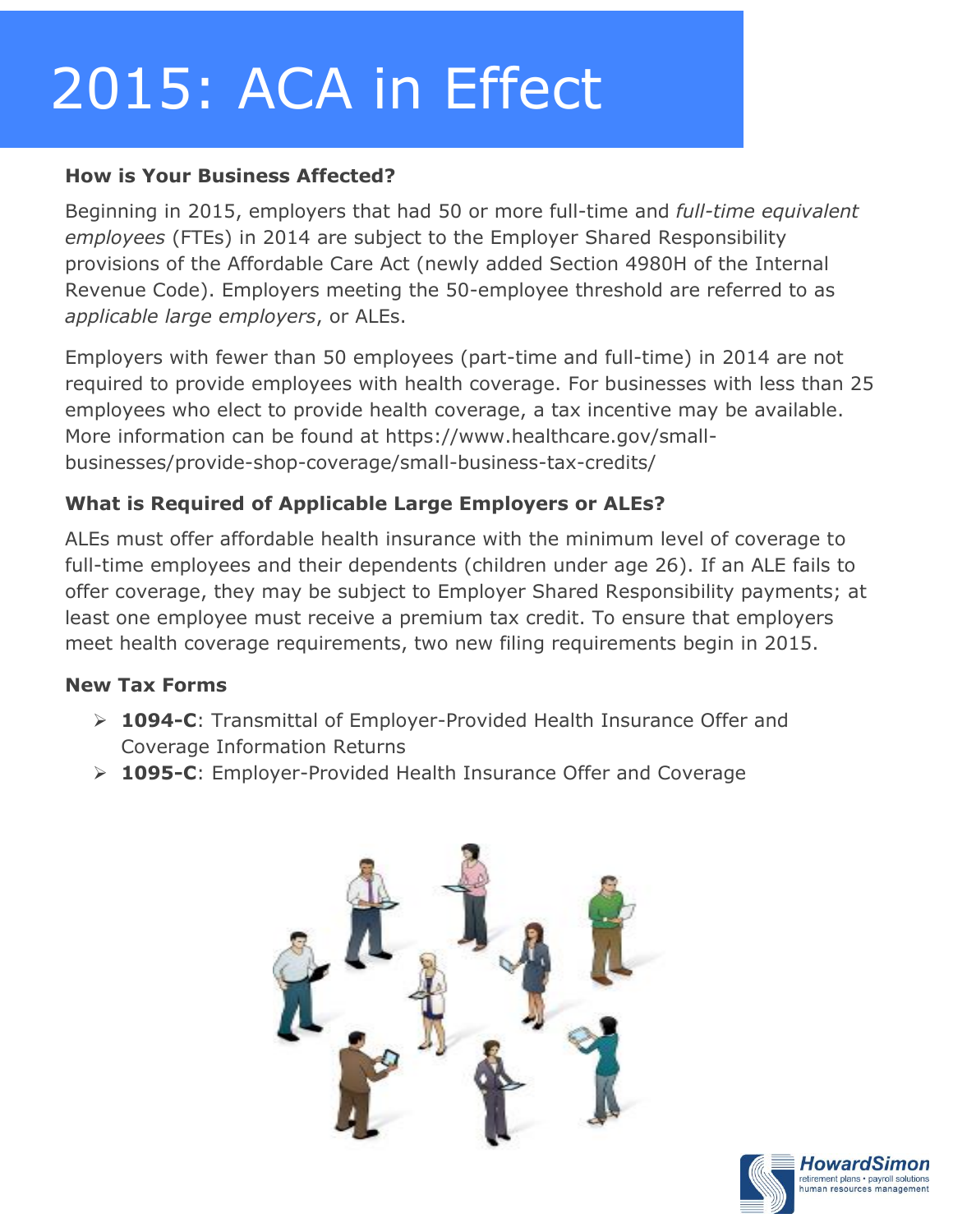## **Determining Your ALE Status: Classifying Employees**

The total number of employees determines the applicable large employer (ALE) status of employers.

Let's breakdown the method to classify employees as full-time or part-time, using the number of service hours in a calendar month measurement (alternative method: number of services hours weekly)

#### Part-time vs. Full-time

Add up the total number of service hours of an employee for the calendar month.

- $\triangleright$  If the number is 130 or greater, the employee is classified as a full-time employee.
- $\triangleright$  If the number is less than 130, the employee is classified as a part-time employee.

Determine the full-time or part-time status of each employee for each month within the calendar year.

#### *What is considered a service hour?*

ACA regulations define a service hour as an hour that an employee is paid or due payment for performing duties for an employer; additionally, each hour an employee does not perform duties but is entitled to payment (i.e. vacation, holiday, illness, disability, layoff, jury duty, military leave, etc.) should be considered a service hour.

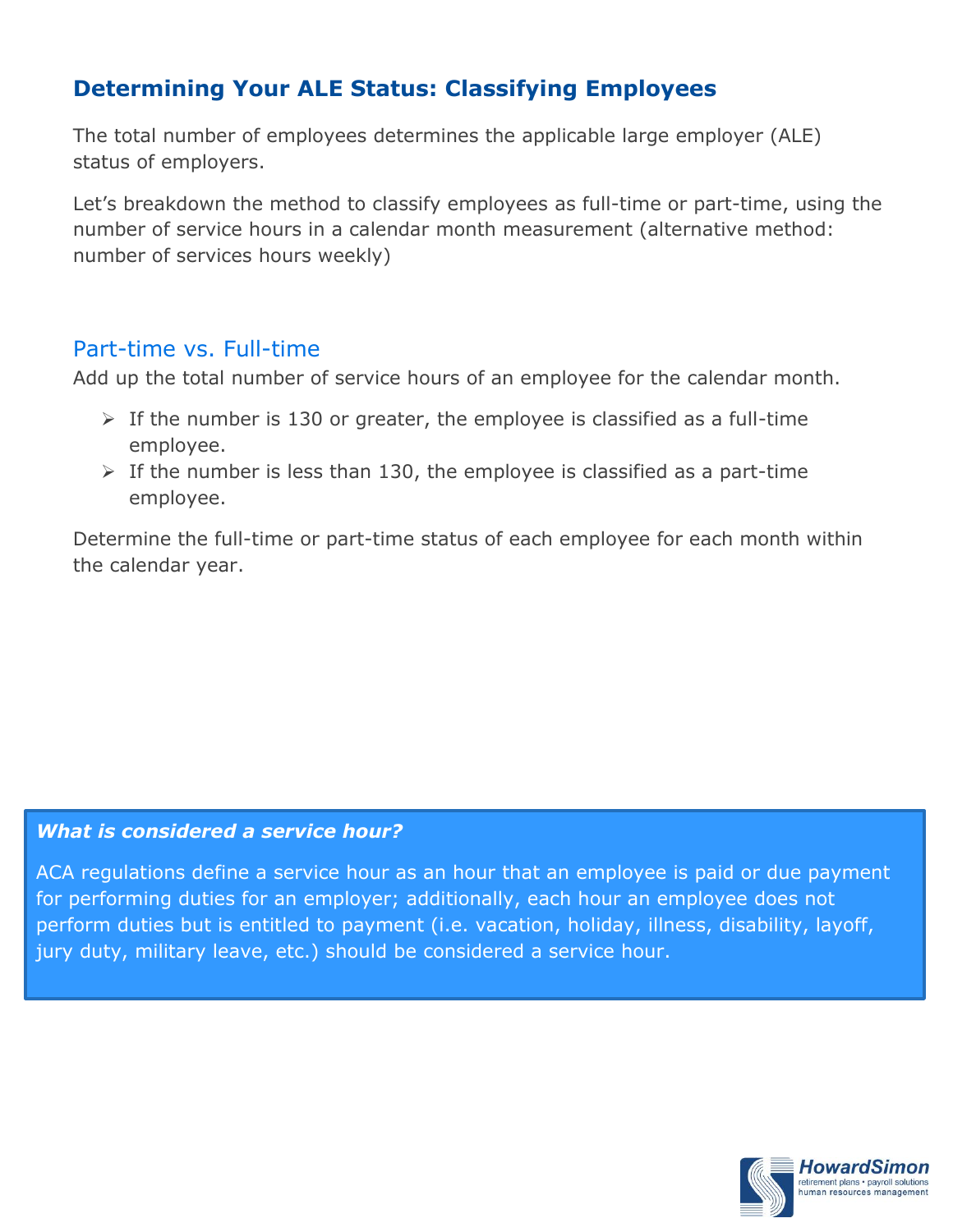## **Calculating Employees**

#### **Turning Part-time Employees into Full-time Equivalents**

Add up the total number of service hours for part-time employees only (up to 120 hours per employee) for the calendar month. Divide the monthly total by 120. Repeat for each calendar month and find the average.

The resulting number is the total number of FTEs.

### **Full-time + FTEs ≥ 50 = Applicable Large Employer**

A useful calculator for employers to calculate the total number of full-time equivalents: <https://www.healthcare.gov/shop-calculators-fte/>



**Clients of** *HowardSimon* **Payroll Services do not need to worry about manually calculating services hours or determining ALE status!**

**Newly established functions within** *HowardSimon***'s payroll system tackle ACA requirements to ensure the compliance of our clients.** 

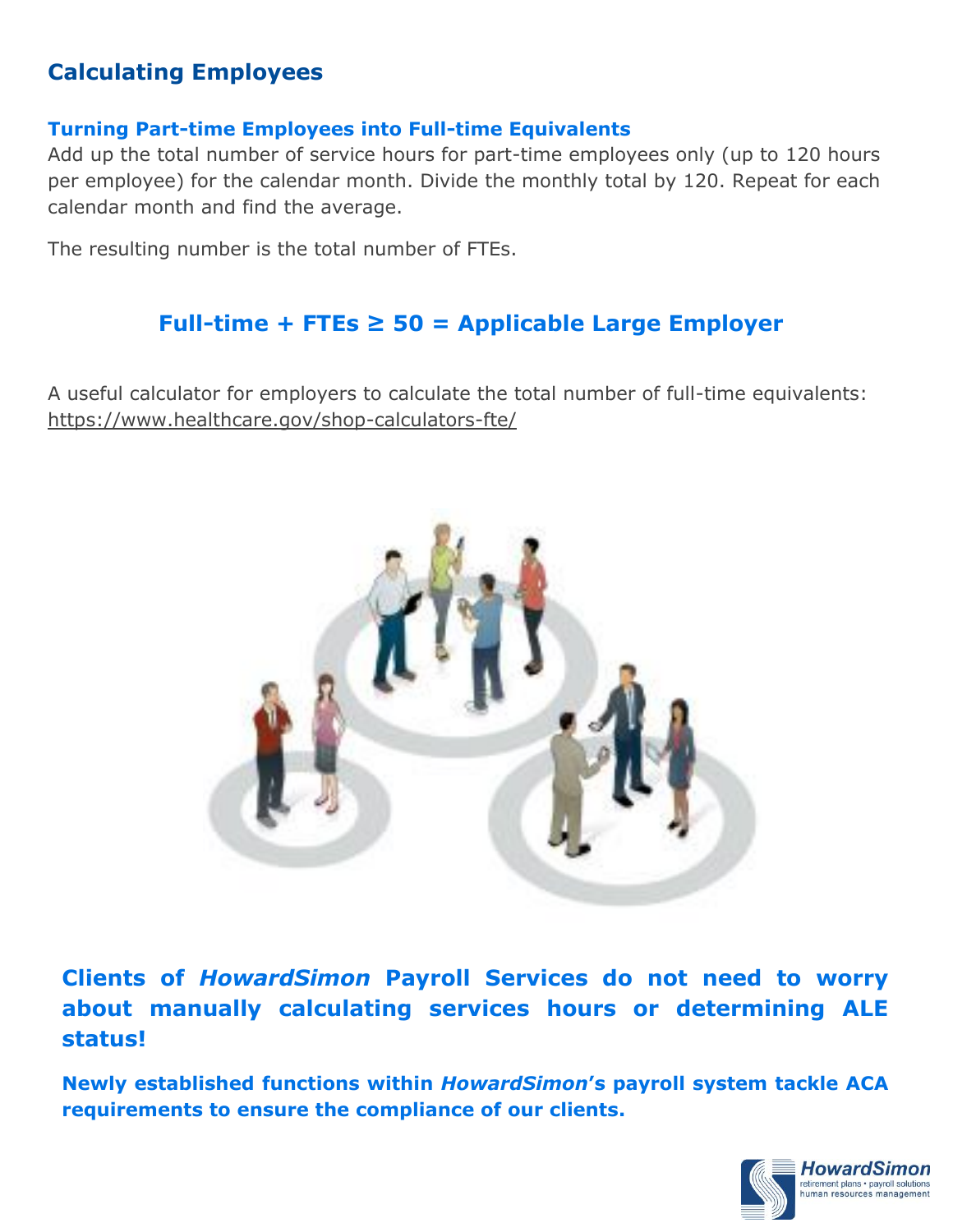## **Affordable Insurance at a Minimum Value**

In order to remain in compliance, employers must provide *affordable insurance* at a *minimum essential coverage (MEC)*.

MEC Requirements:

- Coverage provides at least 60% of the total cost of an employee's medical expenses
- Employee's share of the premium for *the lowest priced self-only insurance plan option* remains 9.5% or below the employee's annual household income

The government provided three safe harbors to roughly gauge annual household income.

| 1. W-2 Wages                                                                                                                                                                 | 2. Rate of Pay                                                                                                                                                                                                                                                                                                                                                                                   | 3. Federal Poverty Line                                                                                                                                                                                                                                                                                                   |
|------------------------------------------------------------------------------------------------------------------------------------------------------------------------------|--------------------------------------------------------------------------------------------------------------------------------------------------------------------------------------------------------------------------------------------------------------------------------------------------------------------------------------------------------------------------------------------------|---------------------------------------------------------------------------------------------------------------------------------------------------------------------------------------------------------------------------------------------------------------------------------------------------------------------------|
| Ideal for employers<br>with primarily full-time<br>employees (working<br>40 hours a week on<br>average) with steady<br>compensation                                          | Ideal for employers<br>with hourly<br>employees                                                                                                                                                                                                                                                                                                                                                  | Ideal for employers<br>with seasonal<br>employees or variable-<br>hour employees that<br>may have full-time<br>status                                                                                                                                                                                                     |
| Determine if the<br>employee's health<br>coverage premium is<br>no more than 9.5% of<br>Box 1 on the<br>employee's current<br>year's W2 form; must<br>be calculated monthly. | Multiply the lowest<br>pay rate within the<br>month for an hourly<br>employee by 130<br>(maximum hours<br>calculated). If the<br>employee's health<br>coverage premium<br>is not more than<br>9.5% of this<br>amount, coverage<br>is considered<br>affordable.<br>Note: If your<br>lowest-paid<br>employee meets<br>the affordability<br>requirements, so<br>should all your<br>other employees. | Divide the federal<br>poverty line for a single-<br>person household for the<br>current year by 12. If<br>the health coverage<br>premium is no more<br>than 9.5% of this<br>amount, coverage is<br>considered affordable.<br>Note: Generally, the W-2<br>and Rate of Pay methods<br>allow for higher monthly<br>premiums. |

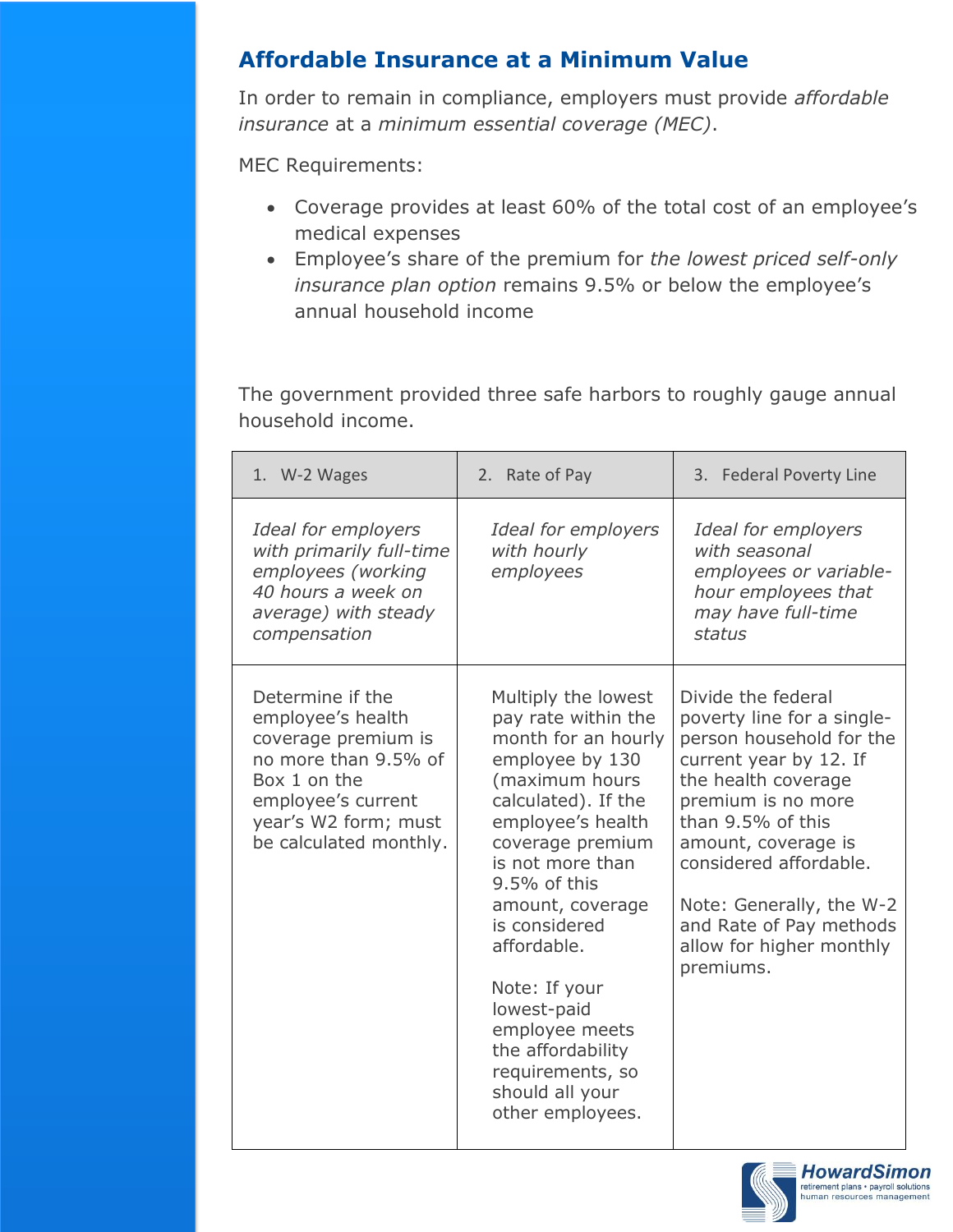## **Filing Requirements**

ALEs must file new forms providing information on health coverage offered to employees. The new Section 6056 in the Internal Revenue Code requires employers to file forms with the IRS and distribute statements to employees. The IRS utilizes the provided information to administer the employer shared responsibility provisions.

#### *HowardSimon* **will file forms 1094-C and 1095-C on behalf of our clients.**

#### **Mandate Deadlines**

**January 31, 2016**: Employees must receive copies of Form 1095-C containing information from the previous year (2015)

**February 28, 2016**: IRS must receive copies of Form 1094-C and Form 1095-C

#### **Form 1095-C**

Employee statement

Must be filed for each fulltime employee

Please note: Employers with self-insured plans (including non-ALEs) also file this form; separate sections focused on selfinsured plans must be completed

#### **Form 1094-C**

Transmittal form – cover letter type form

Each ALE member must file the form for each return filed in a given calendar year

The form contains information on the number of full-time employees, the minimum essential coverage offered, and the safe harbor used to determine affordability

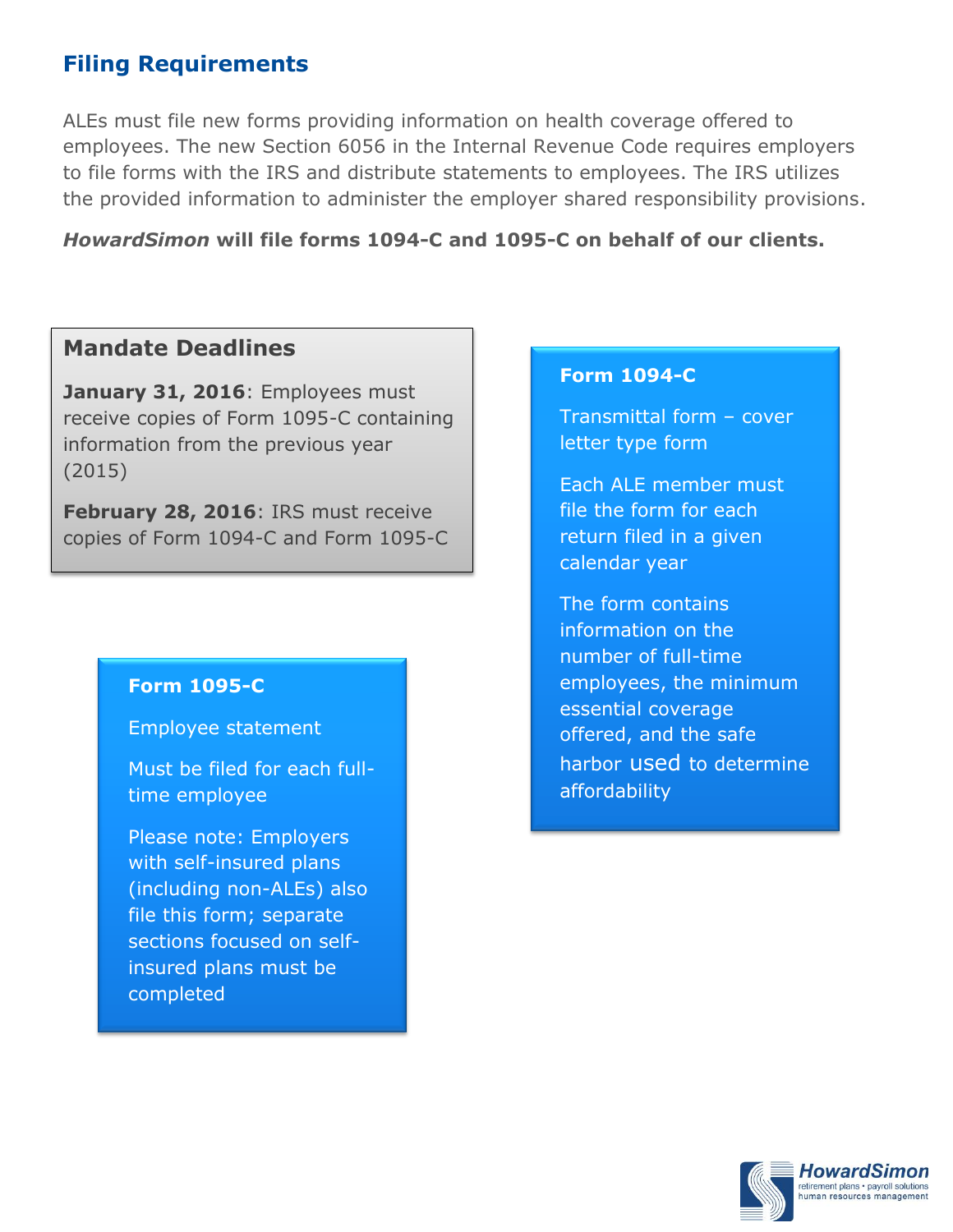

If an employer does not offer coverage or offers coverage to fewer than 95% of full-time employees and their dependents, the employer may owe an **Employer Shared Responsibility payment**. A full-time employee (not full-time equivalent) must receive a premium tax credit in order for an employer to be subject to the penalty.

## **Formula to Calculate Annual Payment**

## **(# of Full-time Employees for the Year – 30) x \$2,000**

If an employer fails to provide coverage every month within the year, payments can be calculated for each month that coverage was not offered.

When an employee receives a premium tax credit and an employer owes a payment, the IRS notifies the employer of the potential liability and provides the employer an opportunity to respond before assessing a payment. Beginning in 2014, the Employer Shared Responsibility payments increase over time based on inflation.

#### **Transition Relief: Employers with 50 - 99 Full-time Employees in 2014**

All applicable employers must comply with the ACA Employer Shared Responsibility provisions but employers with 50 to 99 full-time (and FTEs) qualify for transition relief for 2015. Although these employers must complete filing requirements and meet health coverage requirements, applicable large employers with fewer than 100 employees in 2014 will not be subject to Employer Shared Responsibility payments.